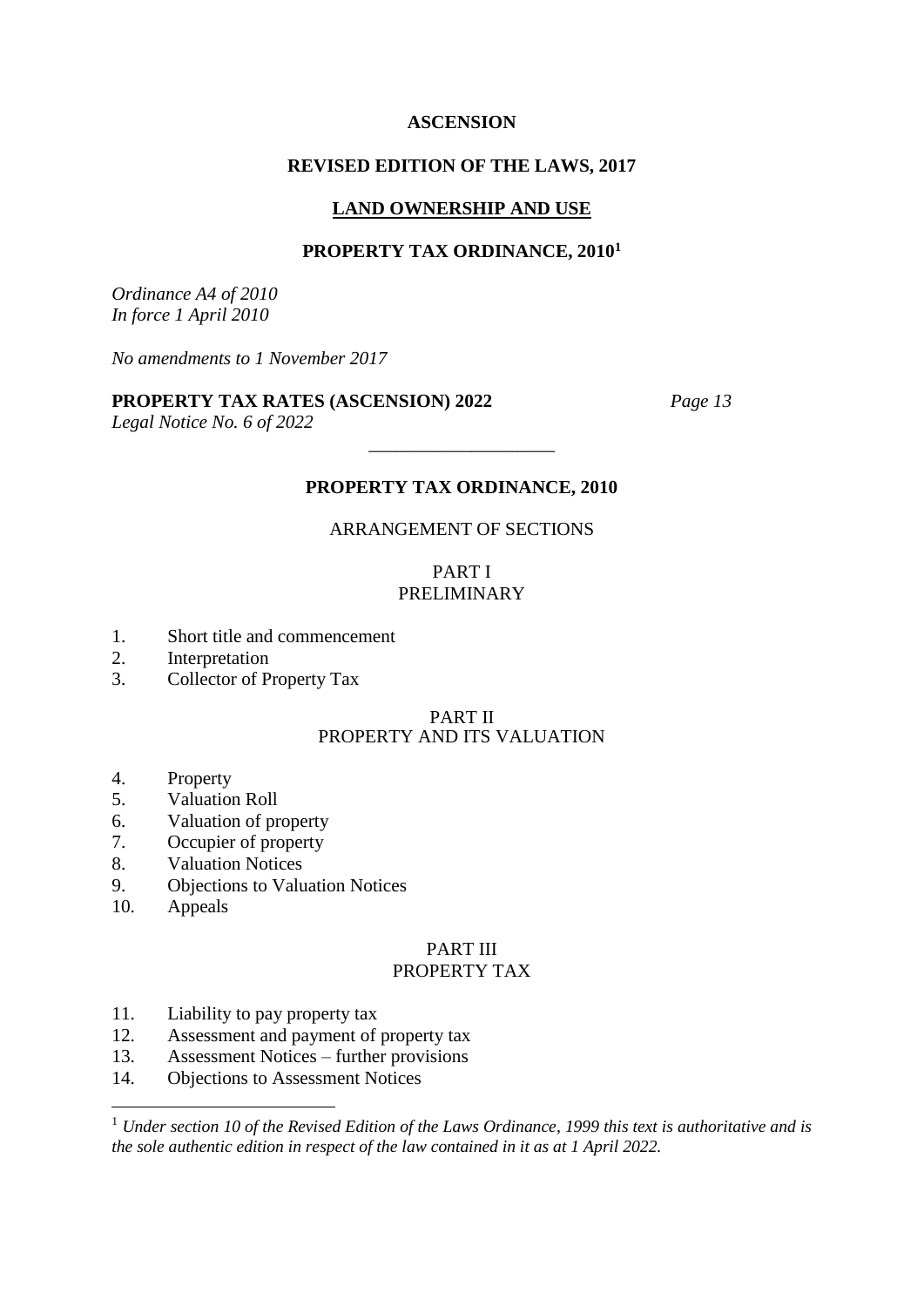- 15. Appeals
- 16. Rates of property tax
- 17. Special rates of tax

#### PART IV ENFORCEMENT OF PAYMENT

- 18. Enforcement of payment as a civil debt
- 19. Enforcement of payment by distress
- 20. Distress warrants
- 21. Insufficiency of distress
- 22. Presumption of due assessment
- 23. Enforcement against bodies of persons

### PART V

### SUPPLEMENTAL PROVISIONS

- 24. Special provisions for MOD
- 25. Regulations and exemptions
- 26. Repeal and transitional provisions

### **PROPERTY TAX ORDINANCE, 2010**

AN ORDINANCE to make fresh provision for the levying of a tax upon the occupiers of property in Ascension; and for connected or incidental purposes.

## **PART I PRELIMINARY**

#### **Short title and commencement**

 **1**. This Ordinance may be cited as the Property Tax Ordinance, 2010 and comes into force on 1st April, 2010.

#### **Interpretation**

- **2. (1)** In this Ordinance, except where the context requires otherwise—
- "A**ssessment Notice**" means a notice of the kind contemplated by section 12(2);
- "**Collector**" means the Collector of Property Tax appointed, or deemed to have been appointed, under section 3;
- "**exempt property**" means property of a kind mentioned in section 4(2);

"f**inancial year**" has the same meaning as in the Constitution;

- "**occupier**" has the meaning given in section 7;
- **"officer"**, in relation to a body of persons, means a person who (either alone or jointly with one or more other persons) has the control or directions of the activities of that body in Ascension;
- "**person**" includes a body of persons, whether incorporated or not; and, if the context so permits, it includes the Crown;
- "**prescribed rate**" means the rate prescribed by the Governor in a notice issued under section 16;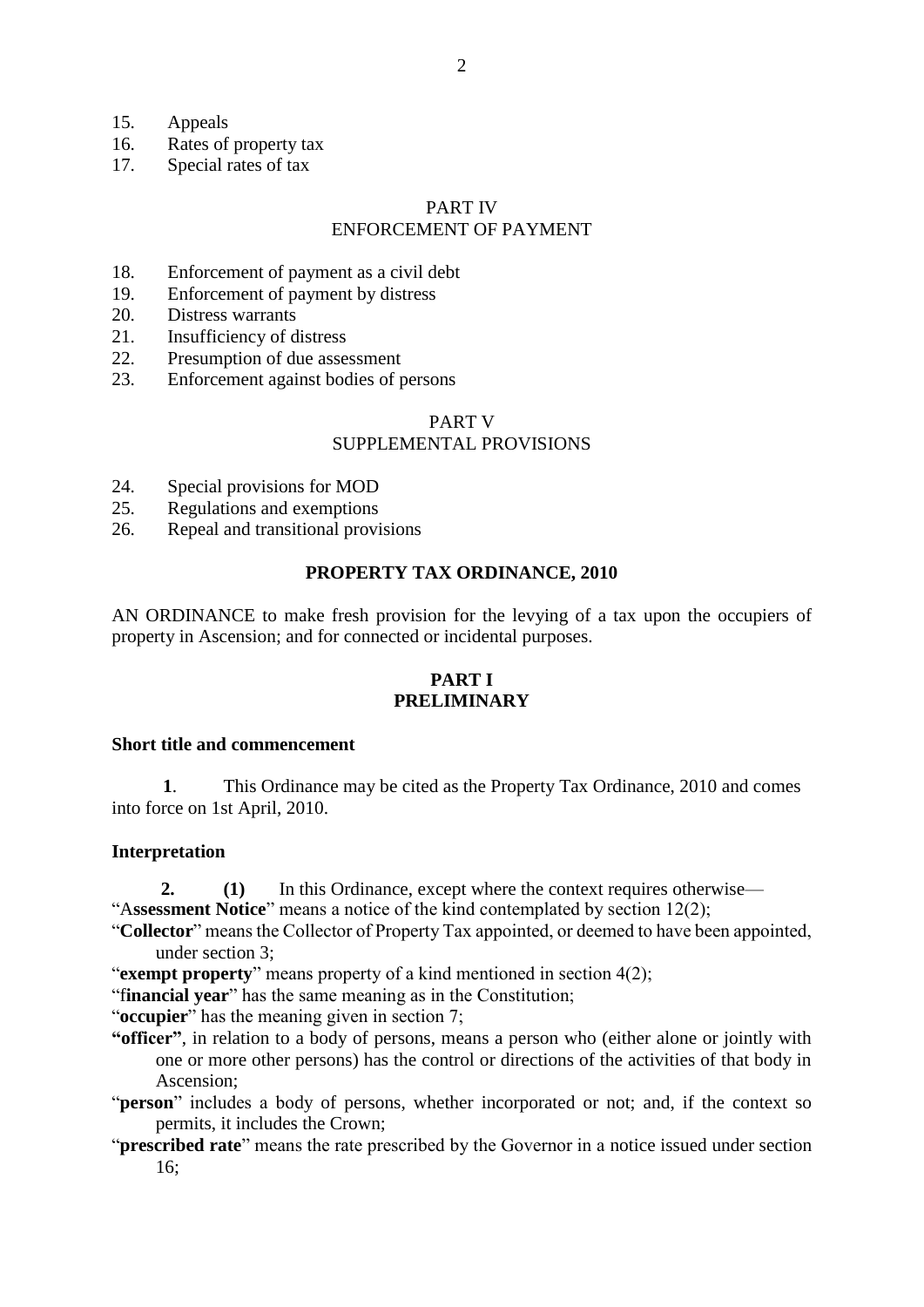"**property**" has the meaning given in section 4(1);

"**rateable property**" means all property on Ascension other than exempt property;

"**Valuation Officer**" means the person appointed as such by the Governor, and in the absence of any other person currently appointed and able to act as such, means the Director of Operations;

"V**aluation Notice**" means a notice issued under section 8.

Every officer of every body of persons is answerable for doing all such acts, matters and things as are required to be done by virtue of this Ordinance for the assessment of that body and payment of the tax

# **Collector of Property Tax**

**3**. **(1)** The Governor may appoint a person to be the Collector of Property Tax.

**(2)** Whenever there is no subsisting appointment of a Collector, the Director of Resources is deemed to have been appointed to be the Collector.

# **PART II PROPERTY AND ITS VALUATION**

# **Property**

**4. (1)** For the purposes of this Ordinance, subject to subsection (2), "**property**" means any building, structure, or other improvement on land (including, without prejudice to the generality, pipes, cables, masts, towers, satellite dishes and bulk fuel storage tanks), and includes also any other fixtures thereupon or therein.

**(2)** The following property is excluded from the definition of "property" in subsection (1), namely—

- *(a)* sites made available exclusively for use by the Government of the United States of America pursuant to the provisions of the Bahamas Long Range Proving Ground Agreement dated 25 June 1956;
- *(b)* property used or occupied by the Crown in right of Her Majesty's Government of Ascension;
- *(c)* property occupied by a church, a charity, or any similar organization approved by the Administrator;
- *(d)* any other property or class of property prescribed.

# **Valuation Roll**

**5. (1)** The Valuation Officer must maintain a Valuation Roll in which must be recorded, in respect of each rateable property—

- *(a)* a description sufficient to identify the property;
- *(b)* the name or names of the occupier or occupiers of that property; and
- *(c)* the value of that property, as assessed under section 6.

**(2)** The Valuation Officer may include in the Valuation Roll particulars of exempt property.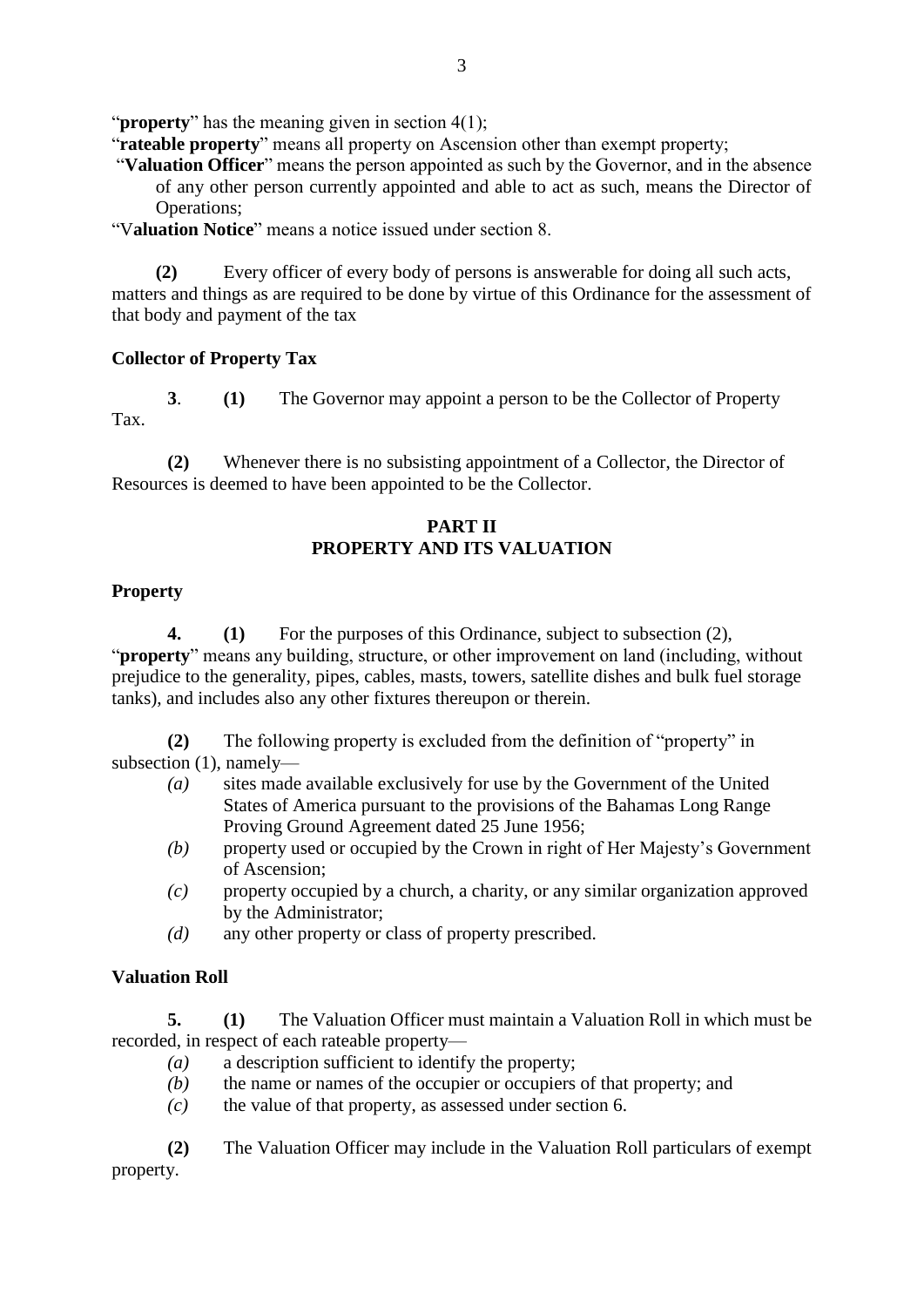**(3)** The Valuation Officer must from time to time, as occasion demands, amend the valuation roll by—

- *(a)* adding property, or deleting property no longer in existence;
- *(b)* showing new and amended valuations;
- *(c)* recording changes in the occupiers;
- *(d)* showing new descriptions of property; and
- *(e)* correcting any error or mistake of measurement, survey, or classification, or any clerical error,

and must prepare a new Valuation Roll, and cause it to be published in the *Gazette,* after every general revaluation under section 8(2).

**(4)** Every new Valuation Roll prepared after a general revaluation takes effect on the date on which that Roll is published in the *Gazette*.

**(5)** Any person may inspect the Valuation Roll at any time during the normal office hours of the Valuation Officer.

**(6)** Every occupier of any property must notify the Collector in writing, within 21 days of the change, of every change affecting the property concerning any of the details recorded in the Valuation Roll.

**(7)** A person who fails to comply with subsection (6) commits an offence. Penalty: A fine of £5,000.

# **Valuation of Property**

**6. (1)** The Valuation Officer must assess the value of all rateable property in Ascension.

**(2)** For the purposes of this Ordinance, the value of any property is its depreciated replacement cost; that is to say, the gross replacement cost of the buildings, structures, and other improvements on the land, together with fixtures, from which appropriate deductions may then be made to allow for the age, condition, economic or functional obsolescence, environmental and other factors which together may result in the existing property being worth less than would a new replacement.

**(3)** Depreciation is to be calculated according to the accounting method known as the 'straight line basis'.

# **Occupier of Property**

**7. (1)** For the purposes of this Ordinance, a person is the occupier of any property if—

- *(a)* the use of the property is wholly or mainly for the purposes of a business or other activity carried on by that person on Ascension, including (subject to subsection (2)) use for the housing of that person or of any person employed or otherwise engaged in the business or activity; or
- *(b)* that person has—
	- (i) the exclusive right to occupy that property; or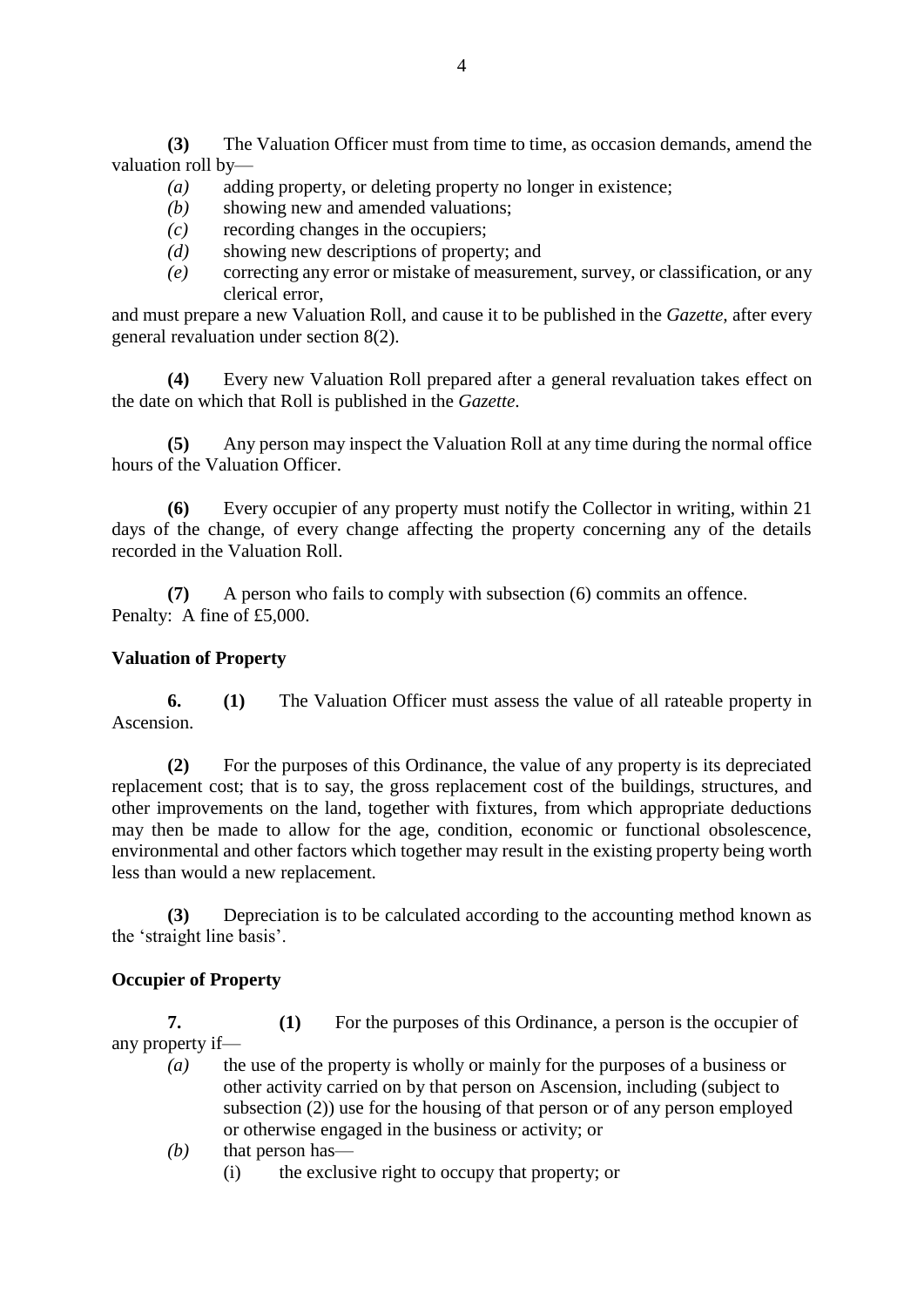(ii) actual occupation of that property.

**(2)** If property is available for use as living accommodation for a person employed on Ascension in connection with some business or other activity, that property is deemed to be occupied by the employer of that person and not by the employee.

- **(3)** In this section, **"activity"** includes activities undertaken by or on behalf of—
- *(a)* the Crown (whether or not in right of the Government of Ascension, and including the activities of Her Majesty's Armed Forces); and
- *(b)* any international organisation (such as, but without limiting the term) the European Space Agency),

and a reference to the use of property as living accommodation for an employee includes the use of property as living accommodation for a dependant of an employee.

# **Valuation Notices**

**8. (1)** The Valuation Officer must issue a Valuation Notice as soon as possible—

- *(a)* to every occupier of property listed in the new Valuation Roll, after a General Revaluation has taken place under subsection (2); and
- *(b)* to the occupier or occupiers of every property affected by any amendment to the Valuation Roll pursuant to section 5(3).

**(2)** A General Revaluation, comprising revaluation of all rateable property in Ascension, must be carried out at times the Governor directs.

**(3)** Every Valuation Notice must state, in relation to the property, the particulars required to be recorded under section 5(1); and must be in a form the Administrator from time to time approves.

# **Objections to Valuation Notices**

**9. (1)** An occupier may lodge an objection against a Valuation Notice by delivering a written objection to the Valuation Officer within 3 months after the date of issue of the Valuation Notice.

**(2)** An objection under subsection (1) must contain particulars of the objection; and, if the objection relates to the valuation of the property, must include an alternative valuation with reasons in support of the alternative valuation.

**(3)** The Valuation Officer must consider any objections under subsection (1) and, within 42 days of receiving the objection either—

- *(a)* notify the occupier that the Valuation Notice is confirmed; or
- *(b)* amend the Valuation Roll and issue an amended Valuation Notice.

**(4)** If the Valuation Officer does not comply with subsection (3) within the period of 42 days mentioned in it, he or she is deemed to have confirmed the Valuation Notice.

**(5)** No objection may be taken to any Valuation Notice made or purporting to be made in accordance with this Ordinance for want of form or by reason of any mistake, defect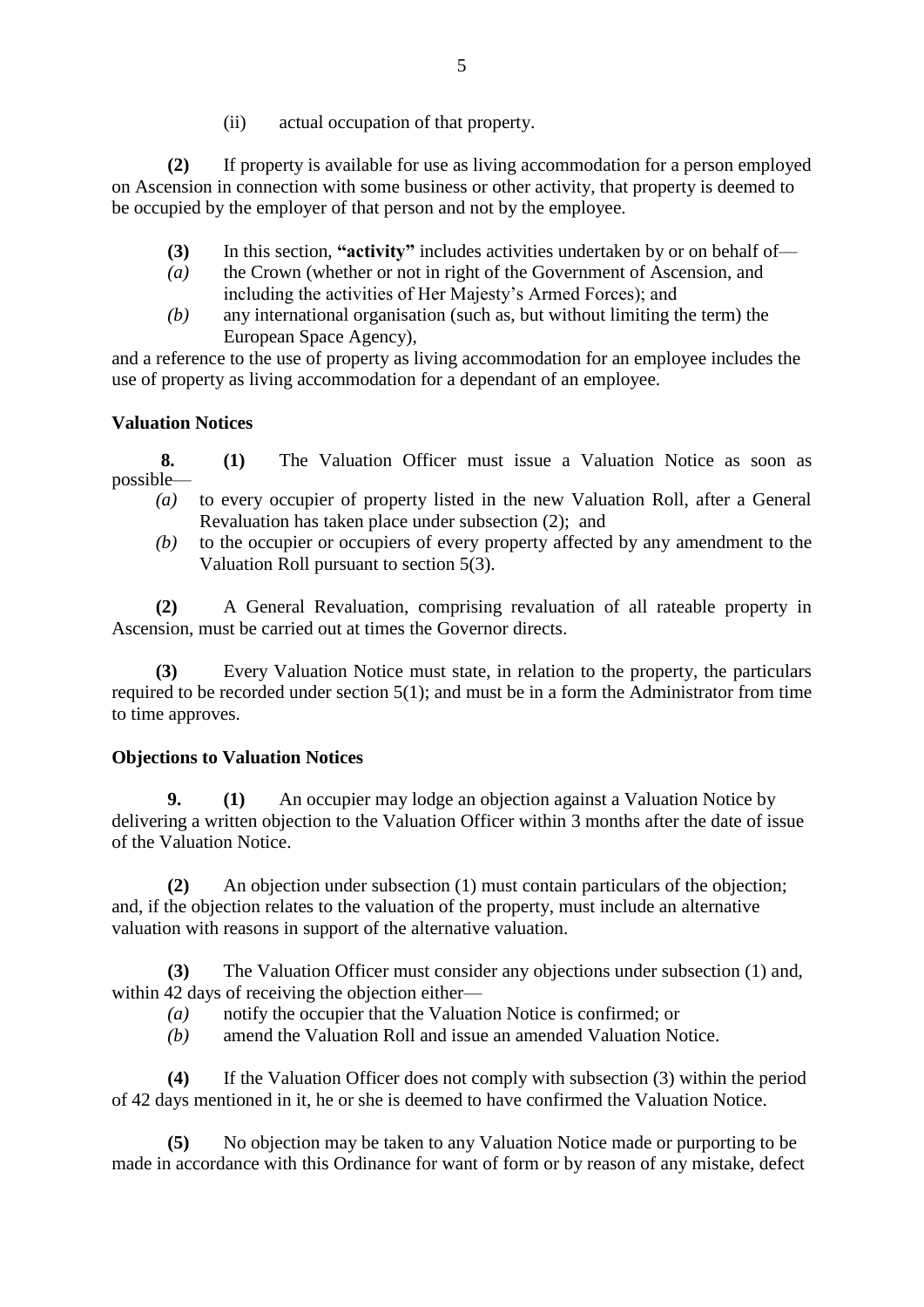or omission in it, if the notice is in substance and effect in conformity with or according to the intent and meaning of this Ordinance, and if the person assessed or intended to be assessed or affected by it is designated in it according to common intent and understanding.

**(6)** Without limiting subsection (5), a Valuation Notice is not to be impeached or affected by reason of any mistake in it as to—

*(a)* the name or surname of any person; or

*(b)* the description of any property.

# **Appeals**

**10. (1)** Any occupier who is not satisfied with the decision of the Valuation Officer under section 9(3) may, within one month of being notified of that decision, or of being issued with an amended Valuation Notice, or of the Valuation Notice being deemed to have been confirmed, appeal to the Supreme Court by way of an application for judicial review.

**(2)** Unless the Supreme Court otherwise directs, a Valuation Notice which is the subject of an appeal under this section remains in full force and effect until the appeal is determined.

# **PART III PROPERTY TAX**

### **Liability to pay property tax**

**11. (1)** Every person who is an occupier of any property in any year of assessment is liable to pay property tax in relation to that property.

**(2)** If more than one person is named as the occupier of any property, then such persons are jointly and severally liable for the payment of the property tax in respect of such property.

**(3)** If the identity of the occupier of any property changes during any financial year, the liability of each occupier is to be calculated by—

- *(a)* calculating the property tax for the whole financial year; then
- *(b)* dividing that amount by 365; then
- *(c)* multiplying the result by the number of days during which each occupier was the occupier of the property.

### **Assessment and payment of property tax**

**12. (1)** The amount of property tax payable in respect of each property in each financial year is to be calculated by multiplying the value of that property (as shown in the most recent Valuation Notice issued in respect of it) by the prescribed rate applicable to that property in that financial year.

**(2)** The Collector must issue an Assessment Notice to every person who is liable to pay property tax. Every such notice must specify—

*(a)* the property to which it relates;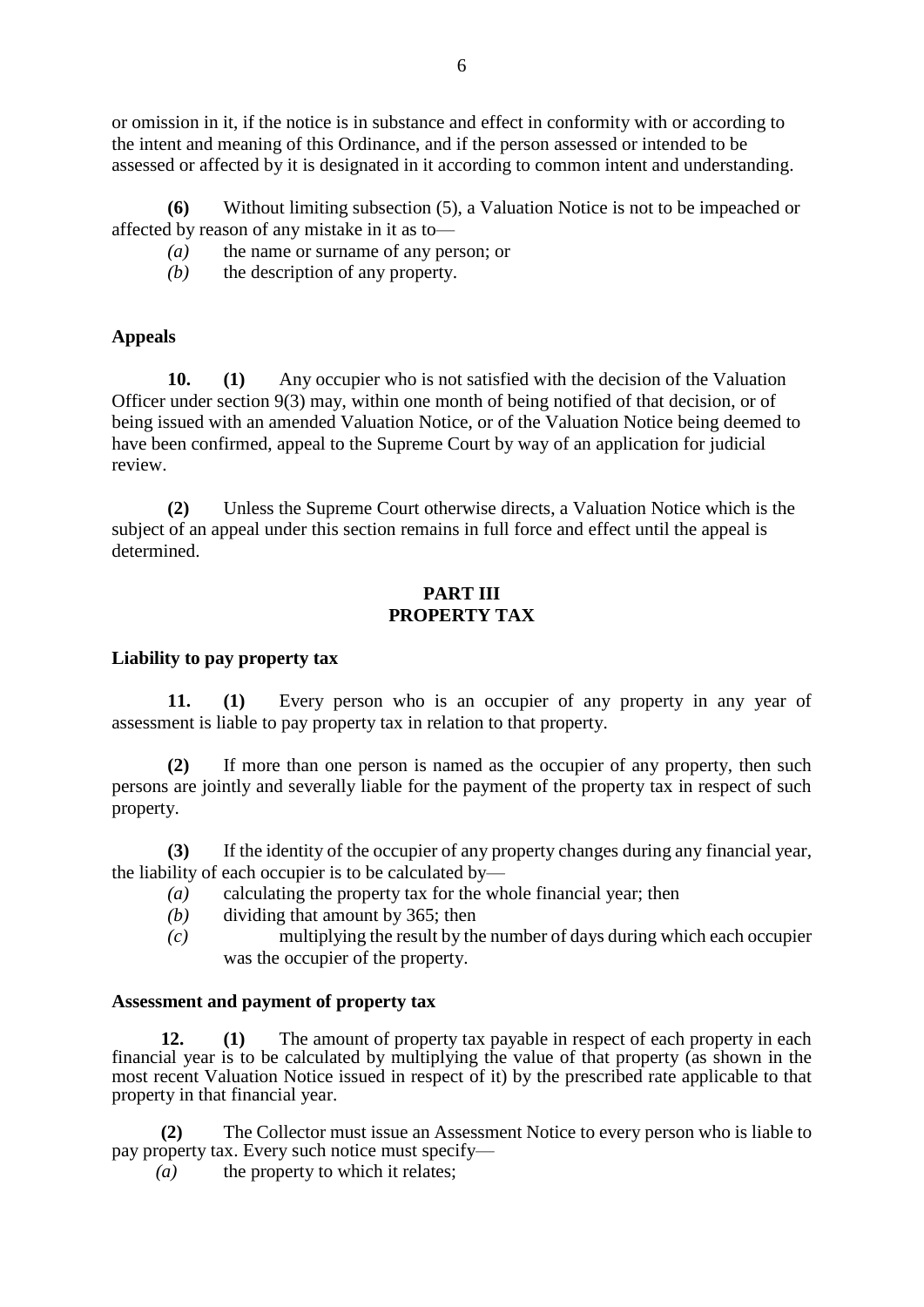- *(b)* the value of the property;
- *(c)* the name of the occupier;
- *(d)* the rate or rates of tax applicable to the property; and
- *(e)* the amount of property tax payable in the Financial Year to which the notice relates,

and may be issued at any time (including a time before the commencement of the financial year to which it relates) not later than 6 years after the end of the tax year to which it relates.

- **(3)** Property tax is payable on whichever is the later of—
- *(a)* 1st April in the financial year for which it is payable; and
- *(b)* one month after the date of the Assessment Notice.

**(3A)** If at least one half of the amount due is paid on or before whichever of the dates in subsection (3) is applicable, no penalty will be due under subsection (4) if the balance is paid within 6 months of that date.

**(4)** Subject to subsection (3A), if any tax remains unpaid 14 days after the date on which it was due to be paid, the person liable to pay that tax is liable to pay a penalty of an amount equal to 1% of the amount unpaid, and an additional penalty of the like amount for each successive period of 14 days (or part thereof) during which the tax remains unpaid.

**(5)** Penalties under subsection (4) are due and payable without formal assessment or demand; but no proceedings may be commenced in any court in respect of the alleged failure to pay such a penalty unless the Collector has first made a written demand for payment and allowed a period of at least 21 days for the payment to be made.

### **Assessment Notices – further provisions**

- **13. (1)** An Assessment Notice may be—
- *(a)* a Standard Assessment, being one intended (subject to paragraph *(b)*) to assess the full liability of the occupier in relation to the relevant property for the relevant financial year; or
- *(b)* an Amended Assessment, which may be issued where it appears to the Collector that any person is liable to pay tax of an amount different from that assessed in a Standard Assessment;

and, without limiting paragraph *(b)*, an Amended Assessment may be issued whenever tax liability is affected by a general revaluation, an amendment of the Valuation Roll, or a change in the prescribed rate.

**(2)** No objection may be taken to any Assessment Notice made or purporting to be made in accordance with this Ordinance for want of form or by reason of any mistake, defect or omission in it, if the notice is in substance and effect in conformity with or according to the intent and meaning of this Ordinance, and if the person assessed or intended to be assessed or affected by it is designated in it according to common intent and understanding; and, without limiting this subsection, no Assessment Notice is ro be impeached or affected by reason of any mistake in it as to—

- *(a)* the name or surname of any person; or
- *(b)* the description of any property.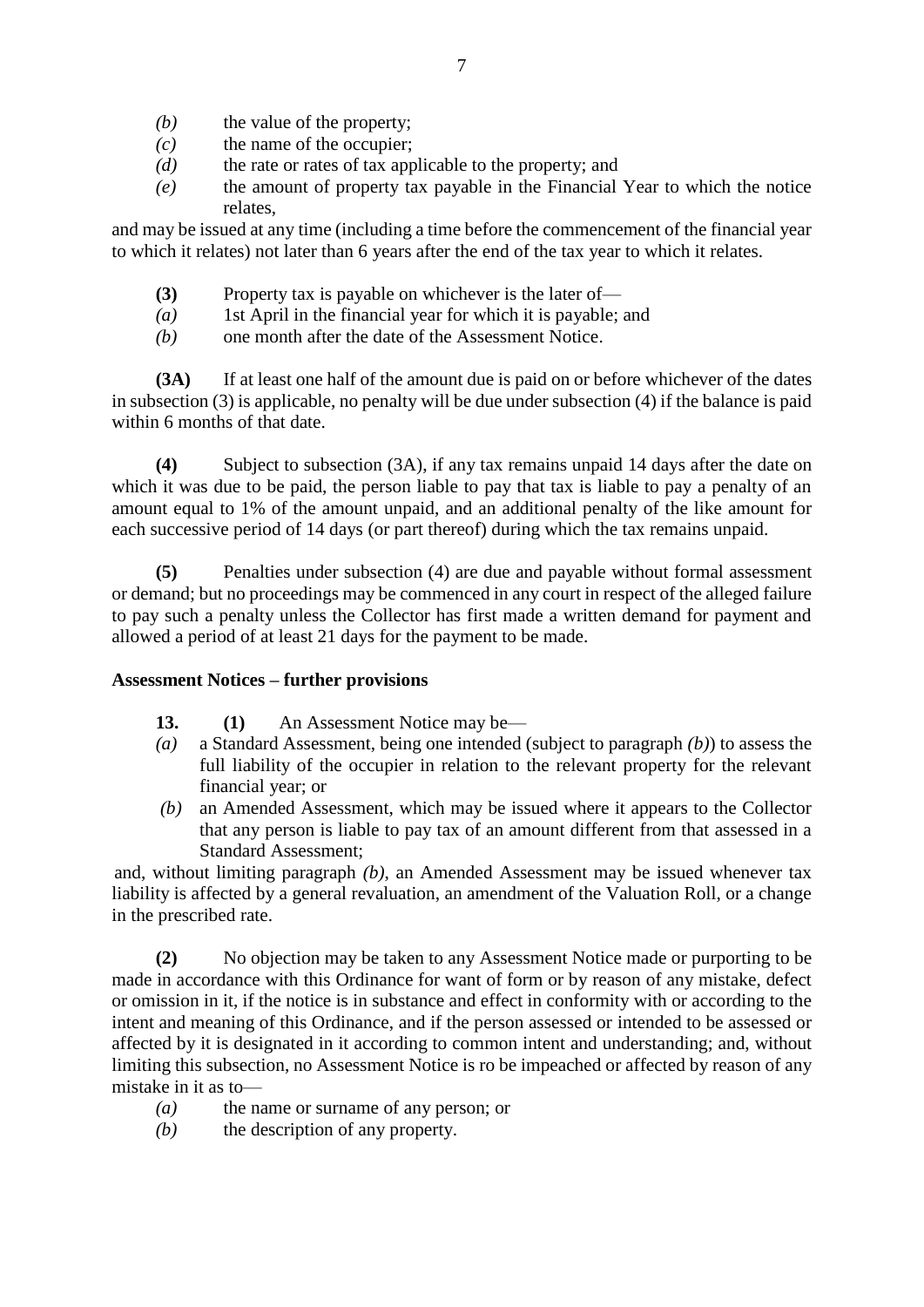**(3)** An occupier named in a property tax assessment notice is liable to pay the property tax specified in the notice, on or before the dates on which payments are due, notwithstanding any objection or appeal relating to the valuation notice or the assessment notice.

# **Objections to Assessment Notices**

**14. (1)** Subject to section 13(2), a person aggrieved by an Assessment Notice may deliver a written objection to the Collector within 28 days of the date of issue of the Assessment Notice.

**(2)** An objection under subsection (1) must contain particulars of the objection.

**(3)** The Collector must consider any objections under subsection (1) and, within 14 days of receiving the objection either—

*(a)* advise the objector that the Assessment Notice is confirmed; or

*(b)* amend the assessment and issue an amended Assessment Notice.

**(4)** If the Collector does not comply with subsection (3) within the period of 14 days mentioned in it, he or she is deemed to have confirmed the Assessment Notice.

# **Appeals**

**15. (1)** A person who is not satisfied with the decision of the Collector under section 14(3) may, within 14 days of being advised of that decision, or of being issued with an amended Assessment Notice, or of the Assessment Notice being deemed to have been confirmed, appeal to the Magistrates' Court by notice in writing delivered to the Clerk of the Peace.

**(2)** Unless the Magistrates' Court (for special reason) otherwise directs, an Assessment Notice which is the subject of an appeal under this section remains in full force and effect until the appeal is determined.

**(3)** A person (including the Collector) who is not satisfied with the decision of the Magistrates' Court may, within 14 days of being advised of that decision, appeal to the Supreme Court by way of an application for judicial review

# **Rates of property tax**

1

**16. (1)<sup>2</sup>** The Governor may, by notice in the *Gazette*, prescribe the rate or rates of property tax payable under this Ordinance and may prescribe different rates for use in relation to different types of property.

**(2)** A notice under subsection (1) must specify the date from which the rate or rates prescribed is to take effect.

<sup>2</sup> Rate of property tax fixed at 2.5% with effect from 1 April 2014 *(G.N. 90 of 30 July 2014).*  [Previous rate fixed at 3% with effect from 1 April 2012 (*G.N. 21 of 29 February 2012)*]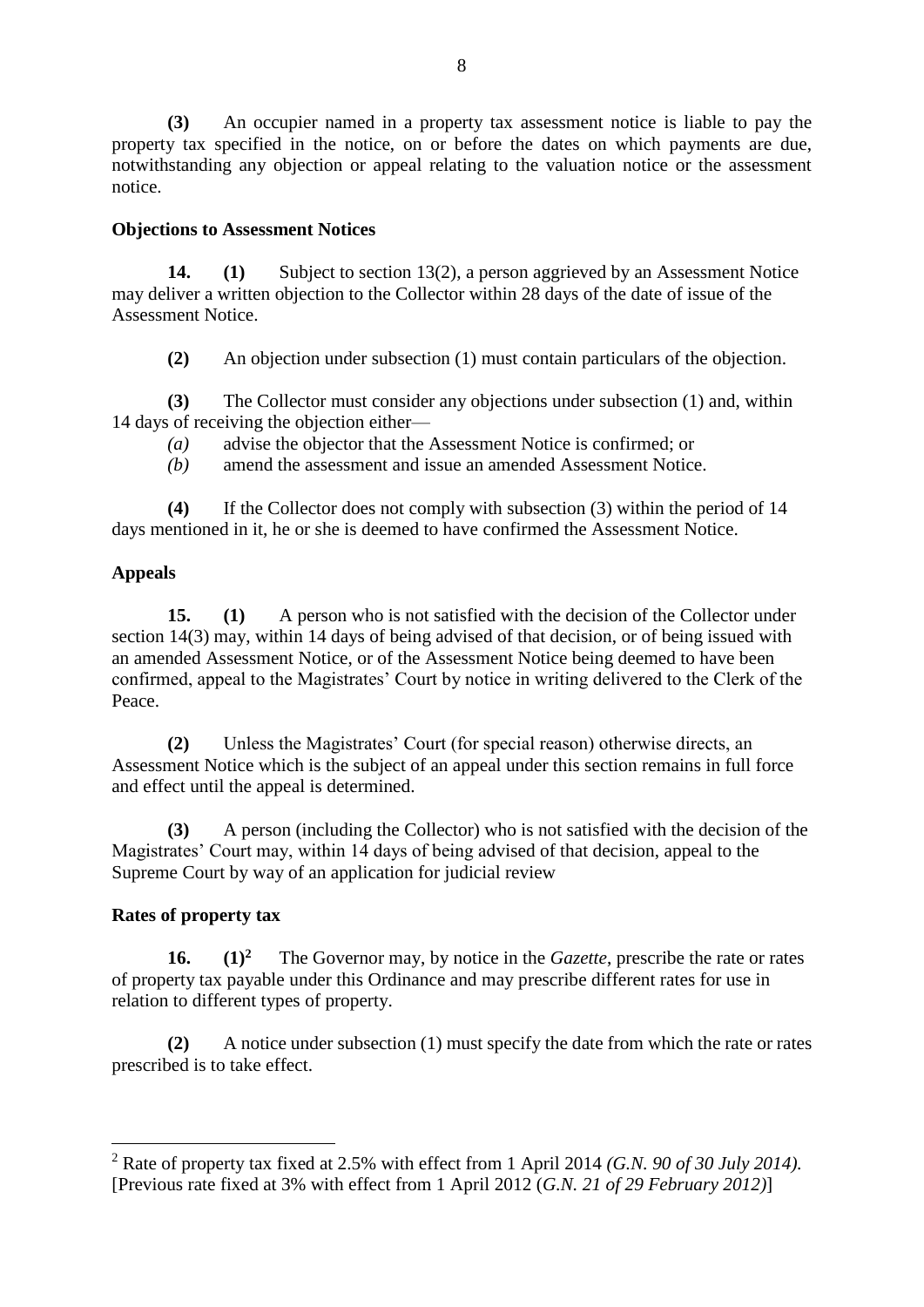**(3)** If the rate of property tax is changed during any financial year, the total amount of tax payable during that year in respect of any property is the sum of—

- *(a)* the tax payable in relation to the part of the year preceding the change, calculated thus:
	- (i) calculate the property tax for a whole financial year, using the rate applicable before the change; then
	- (ii) divide that amount by 365; then
	- (iii) multiply the result by the number of days between the commencement of the tax year and the date of the change; and
	- *(b)* the tax payable in relation to the part of the year following the change, calculated thus:
		- (i) calculate the property tax for a whole financial year, using the rate applicable after the change; then
		- (ii) divide that amount by 365; then
		- (iii) multiply the result by the number of days between the date of the change and the end of the financial year.

### **Special rates of tax**

**17. (1)** A property which, in the opinion of the Collector, is not put to active and purposeful use for a period longer than 6 months, attracts a liability to property tax, from the date it became unused until the date it is again used, at 200% of the amount which would have been payable if the property were in use.

**(2)** Any newly constructed property attracts a liability to property tax, for a period of 10 years from the date of its first occupation, at 50% of the amount which would otherwise be payable under this Ordinance, provided that the property remains throughout that time in active and purposeful use.

**(3)** Every occupier of any property must notify the Collector in writing, within 21 days of the change, of every change of circumstances affecting the property which would affect the applicability to that property of either subsection (1) or subsection (2).

**(4)** A person who fails to comply with subsection (3) commits an offence. Penalty: A fine of £5,000.

#### **PART IV ENFORCEMENT OF PAYMENT**

### **Enforcement of payment as a civil debt**

**18. (1)** Tax may be recovered, as a civil debt due to the Government of Ascension, by suit taken before the Magistrates' Court in the name of the Collector.

**(2)** Notwithstanding any limitations on the jurisdiction of the Magistrates' Court, any suit for the recovery of property tax (including any penalty claimed to be due as the result of non-payment of such tax) may be heard and determined by the Magistrates' Court irrespective of the amount of tax and penalty for which the suit is brought.

**(3)** Nothing in subsection (2) affects the jurisdiction of the Supreme Court.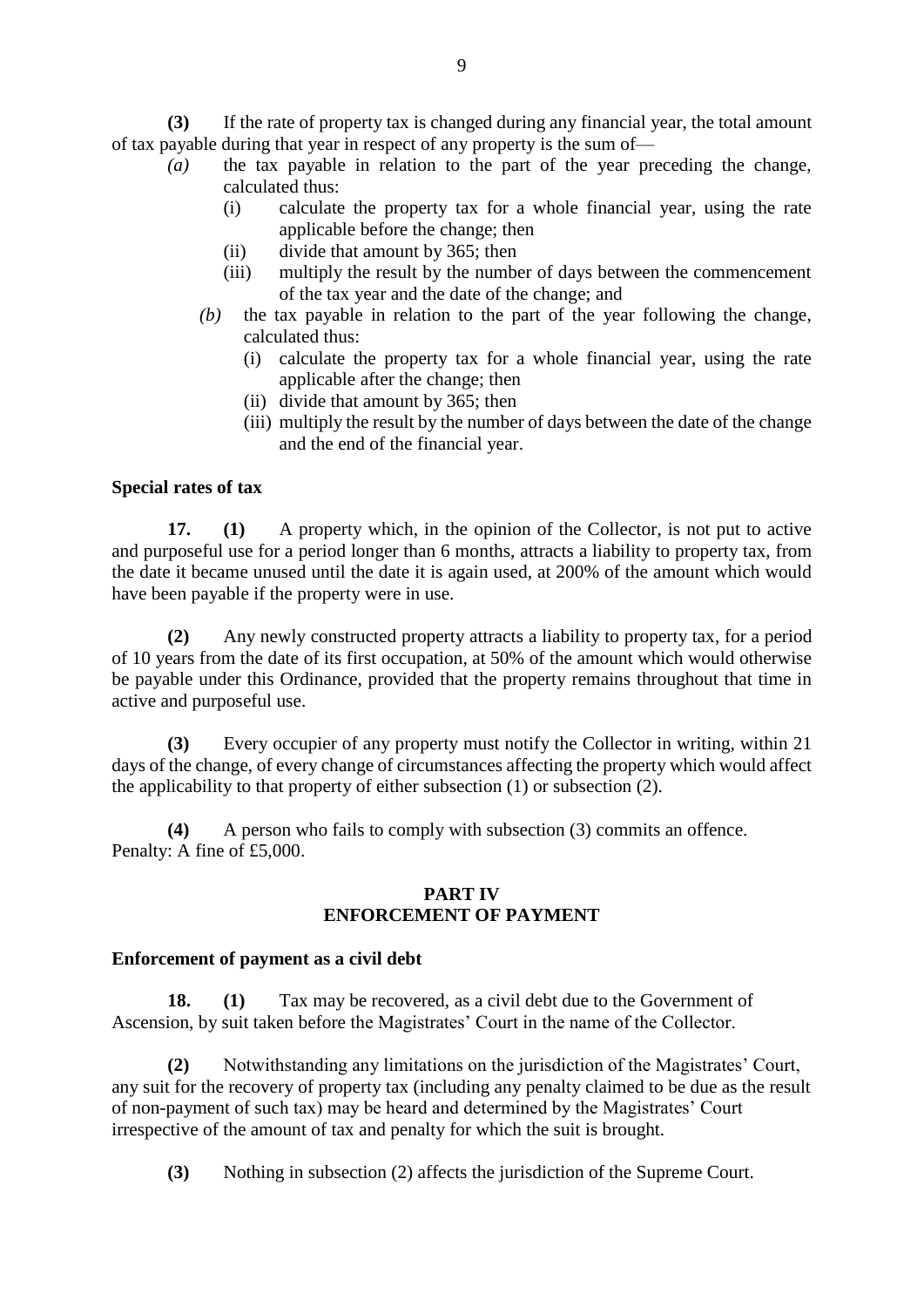# **Enforcement of payment by distress**

**19. (1)** Without affecting section 18, payment may be enforced by distress in accordance with the following provisions of this Part.

**(2)** Subject to subsection (3), if any person fails to pay any sum legally demanded from the person in respect of tax within 28 days of the last date for payment of it, the payment of that sum may be enforced by distress and sale of the person's goods and chattels under warrant issued by the Magistrates' Court.

**(3)** If the tax payable by any person in respect of any property is payable by instalments, that tax is recoverable only to the extent of each respectively of those instalments as and when it falls due.

**(4)** Proceedings for the issue of a warrant of distress may be instituted by the Collector making complaint before a Justice of the Peace and applying for a summons requiring the person named in the complaint to appear before the Magistrates' Court to show why the person has not paid the tax specified in the complaint.

**(5)** If a person summoned fails to appear in answer to the summons, and it is proved by evidence on oath that the summons was duly served upon the person a reasonable time before the time appointed for the hearing, the Magistrates' Court may either—

- *(a)* proceed to hear the complaint in the person's absence; or
- *(b)* issue a warrant for the person's arrest.

**(6)** A warrant for the arrest of a person under subsection (5) must require the person, when arrested, to be brought as soon as possible before a Justice of the Peace, who may either bind the person over to appear before the court at a future time, or commit the person to custody until the complaint can be heard

# **Distress warrants**

**20. (1)** A warrant of distress may be directed to the Collector and to such other persons, if any, as the Magistrates' Court issuing the warrant may think fit, and the warrant must authorise the person or persons to whom it is directed to levy the amount which the person against whom the warrant is issued is liable to pay by distress and sale of the person's goods and chattels.

**(2)** The Magistrates' Court issuing a warrant of distress must include in the warrant an order that such sum as the court considers reasonable for the costs incurred in obtaining the warrant, together with the costs and charges attending the distress, are to be levied under the warrant.

# **Insufficiency of distress**

**21. (1)** If the person charged with the execution of a warrant of distress makes a return to the Magistrates' Court to the effect that he or she could find no goods or chattels (or no sufficient goods or chattels) on which to levy the sums directed to be levied under the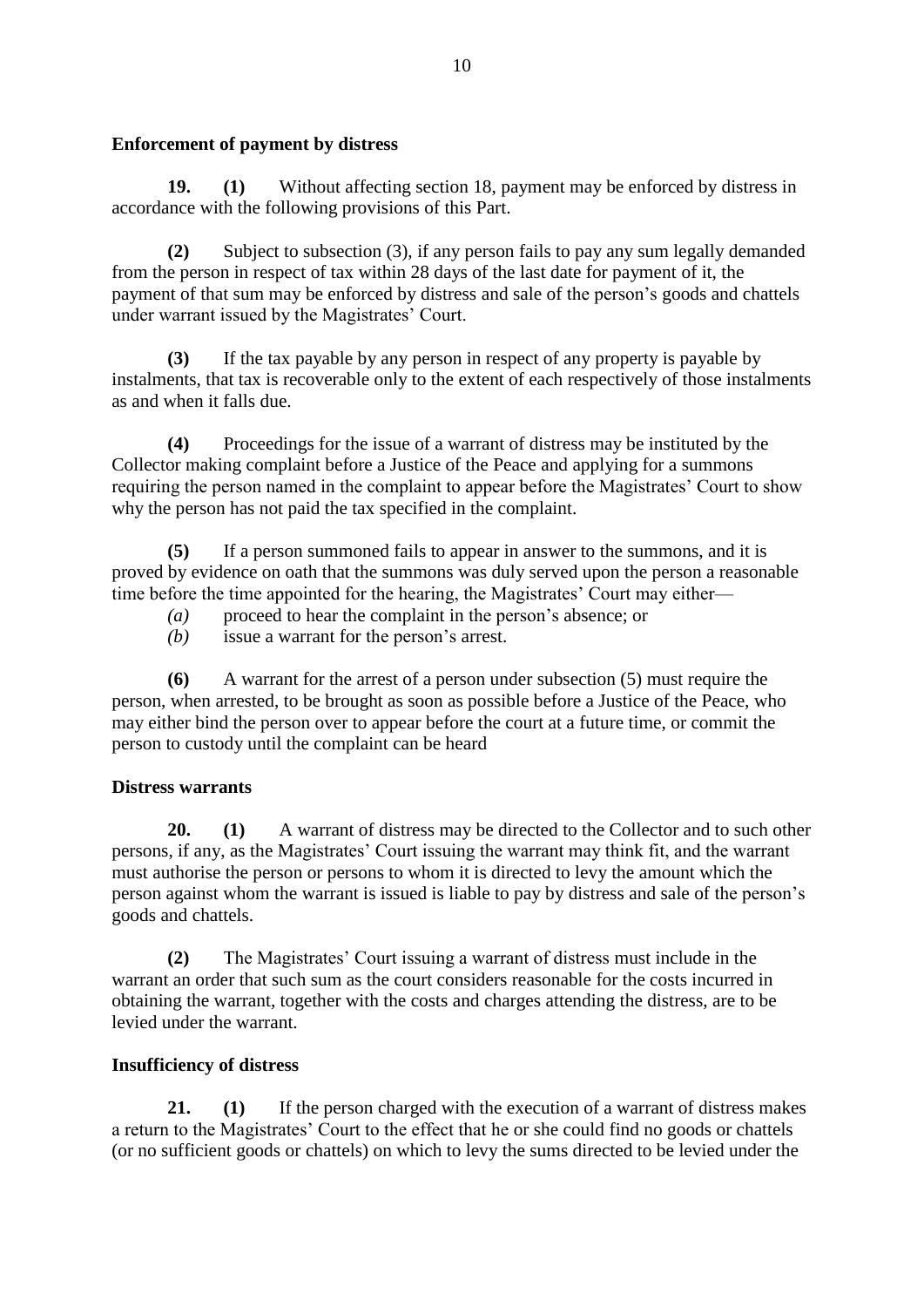warrant, the Magistrates' Court may, subject to this section, issue a warrant of commitment against the person against whose goods the warrant of distress was issued.

**(2)** The order in a warrant of commitment under this section must be that the said person be imprisoned for a time specified in it, not exceeding 6 months, unless the sums mentioned in the warrant are sooner paid.

 **(3)** On considering a return under subsection (1), the Court must not issue a warrant of commitment unless—

- *(a)* the person against whom the warrant might be made has had an opportunity to show cause why such warrant should not be issued (for which purpose, the court may issue a summons or warrant of arrest to secure the person's attendance);
- *(b)* the court has made inquiry in the person's presence as to whether the failure to pay the sum in respect of which the warrant of distress was issued was due either to the person's wilful refusal or to the person's culpable neglect; and
- *(c)* the Court is satisfied that the failure of the person to pay the said sum was due to such wilful refusal or culpable neglect.

**(4)** If no warrant of commitment is issued, a further application for such a warrant may be made on the ground that the circumstances of the person to whom the application relates have changed.

**(5)** A statement in writing to the effect that wages or salary of any specified amount have been paid to a person during any specified period, purporting to be signed by or on behalf of the person's employer, is evidence of the facts stated in it in any proceeding before a Magistrate's Court under this Part against that person.

# **Presumption of due assessment**

**22.** In any proceedings under this Part, it is to be presumed that the tax assessed in any Assessment Notice was duly assessed and payable.

# **Enforcement against bodies of persons**

**23. (1)** Without limiting section 7(4), but subject to this section, in any proceedings under this Part in relation to the nonpayment of tax by a body of persons, the court may issue summonses or warrants of arrest to secure the attendance before the court of any officer of the body.

**(2)** If the person charged with the execution of a warrant of distress issued against a body of persons makes a return to the Magistrates' Court to the effect that he or she could find no goods or chattels (or no sufficient goods or chattels) on which to levy the sums directed to be levied under the warrant, the Magistrates' Court may issue a summons or a warrant of arrest to secure the attendance before the court of any officer of the body of persons for the purpose of enquiring into the cause of the failure of the body of persons to pay the tax.

**(3)** If, upon an enquiry under subsection (2), it appears to the court that the failure of the body of persons to pay the tax was due to the wilful refusal or culpable neglect of any officer of the body of persons, the court may—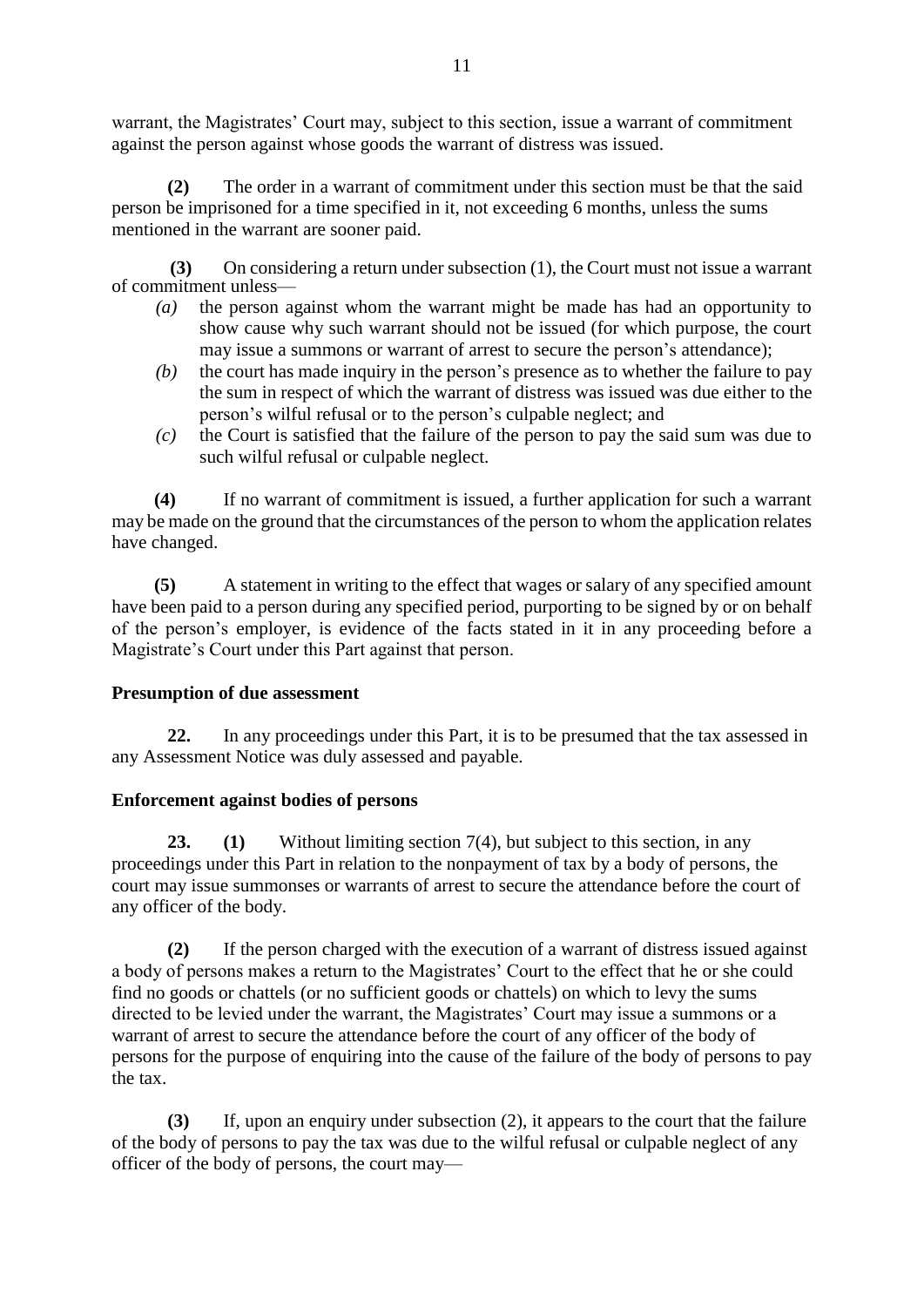- *(a)* if that person is not already before the court issue a summons or a warrant of arrest to secure his or her attendance to show cause why he or she should not be committed to prison or have distress levied upon his or her own goods to the value of the unpaid tax;
- *(b)* having given him or her an opportunity to show cause as aforesaid, issue either a warrant of commitment or a warrant of distress to be levied upon the goods and chattels of that person.

**(4)** When a court issues a warrant of distress under subsection (3)*(b)*, section 21 applies in the event that the person charged with the execution of a warrant of distress makes a return to the Magistrates' Court to the effect that he or she could find no goods or chattels (or no sufficient goods or chattels) on which to levy the sums directed to be levied under the warrant.

**(5)** When a court is considering issuing a warrant of commitment under subsection  $(3)(b)$ , section 21 applies, with necessary changes, as if the court had received a return of insufficiency of distress in respect of a warrant of distress issued against the person concerned.

# **PART V SUPPLEMENTAL PROVISIONS**

# **Special provisions for MOD**

**24. (1)** In this section, "**MOD**" means the Ministry of Defence of Her Majesty's Government of the United Kingdom.

**(2)** The Governor may, by order published in the *Gazette,* vary the amount of tax to be paid in any financial year in respect of any rateable property occupied by the MOD, and—

- *(a)* the amount of tax so varied is the amount of property tax payable as if it had been the amount specified in an Assessment Notice relating to such property; and
- *(b)* the tax is payable as if an Assessment Notice in respect of it had been issued on the date of the notice in the *Gazette*.

### **Regulations and exemptions**

- **25.** The Governor may—
- *(a)* make regulations generally for the further and better execution of this Ordinance; and
- $(b)$  exempt the occupier of any specified property<sup>3</sup> from liability for the whole or part of the property tax relating to that property, for a period and upon terms the Governor specifies.

<sup>&</sup>lt;u>.</u> <sup>3</sup> *Exemption granted by Governor to properties specified in Gazette Notice No. 65 of 8 April 2020 and Legal Notice No. 6 of 2022*